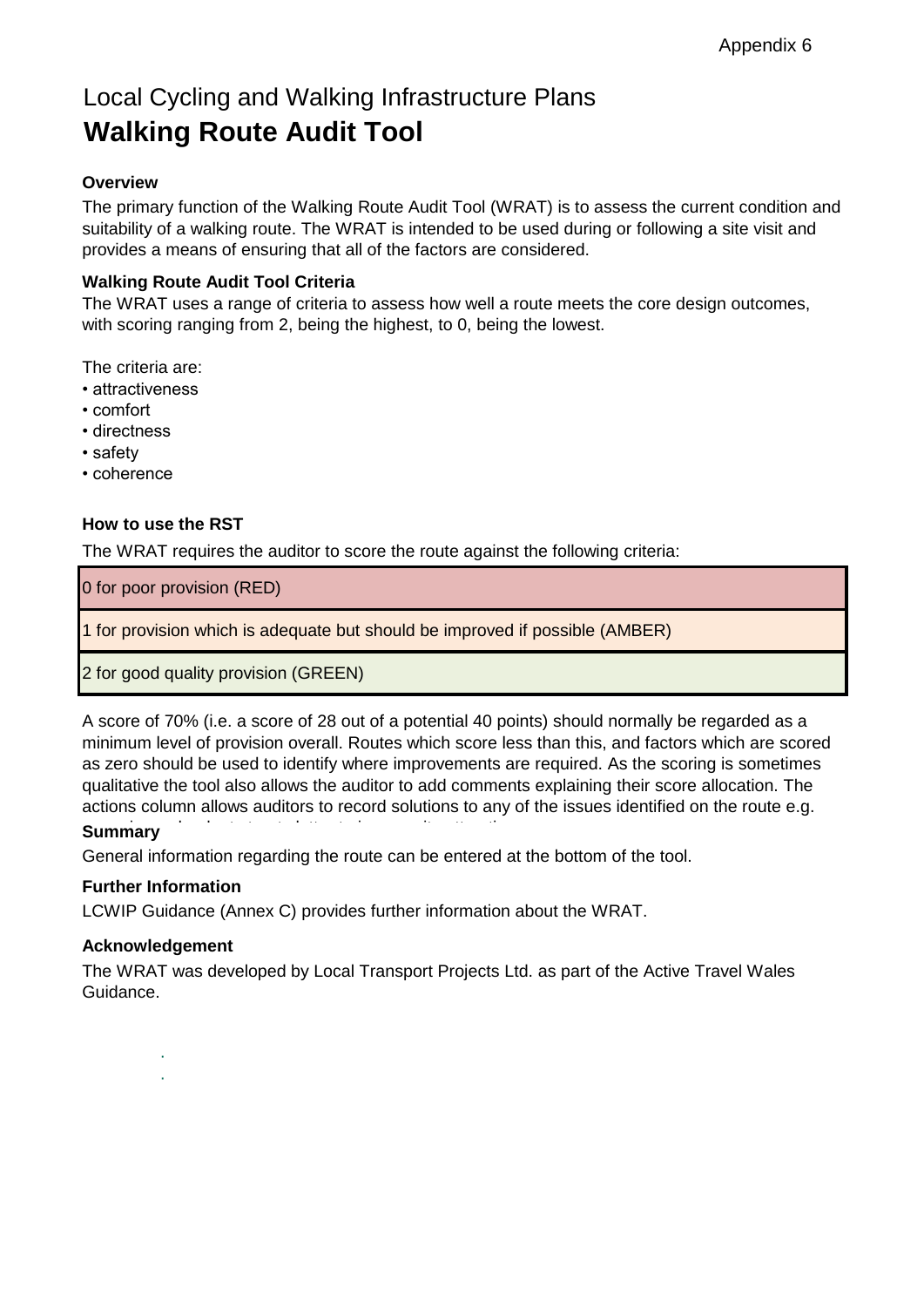#### **Local Cycling and Walking Infrastructure Plan: Walking Route Selection Tool Walking Route Audit Tool**

| <b>Audit Categories</b>                                                      | 2 (Green)                                                                                                                                                                                                                                 | 1 (Amber)                                                                                                                                                                                                                                                                    | $0$ (Red)                                                                                                                                                                                                                        | <b>Score</b> | <b>Comments</b> | <b>Actions</b> |
|------------------------------------------------------------------------------|-------------------------------------------------------------------------------------------------------------------------------------------------------------------------------------------------------------------------------------------|------------------------------------------------------------------------------------------------------------------------------------------------------------------------------------------------------------------------------------------------------------------------------|----------------------------------------------------------------------------------------------------------------------------------------------------------------------------------------------------------------------------------|--------------|-----------------|----------------|
| <b>1. ATTRACTIVENESS</b><br>maintenance                                      | Footways well maintained, with no<br>significant issues noted.                                                                                                                                                                            | Minor littering. Overgrown<br>vegetation. Street furniture falling into Seriously overgrown vegetation,<br>minor disrepair (for example, peeling<br>paint).                                                                                                                  | Littering and/or dog mess prevalent.<br>including low branches. Street<br>furniture falling into major disrepair.                                                                                                                |              |                 |                |
| <b>2. ATTRACTIVENESS</b><br>fear of crime                                    | No evidence of vandalism with<br>appropriate natural surveillance.                                                                                                                                                                        | Minor vandalism. Lack of active<br>frontage and natural surveillance<br>(e.g. houses set back or back onto<br>street).                                                                                                                                                       | Major or prevalent vandalism.<br>Evidence of criminal/antisocial<br>activity. Route is isolated, not subject<br>to natural surveillance (including<br>where sight lines are inadequate).                                         |              |                 |                |
| <b>3. ATTRACTIVENESS</b><br>traffic noise and<br>pollution                   | Traffic noise and pollution do not<br>affect the attractiveness                                                                                                                                                                           | Levels of traffic noise and/or<br>pollution could be improved                                                                                                                                                                                                                | Severe traffic pollution and/or severe<br>traffic noise                                                                                                                                                                          |              |                 |                |
| <b>4. ATTRACTIVENESS</b><br>other                                            | Examples of 'other' attractiveness issues include:<br>Evidence that lighting is not present, or is deficient;<br>Temporary features affecting the attractiveness of routes (e.g. refuse sacks).<br>Excessive use of guardrail or bollards |                                                                                                                                                                                                                                                                              |                                                                                                                                                                                                                                  |              |                 |                |
| <b>ATTRACTIVENESS</b>                                                        |                                                                                                                                                                                                                                           |                                                                                                                                                                                                                                                                              |                                                                                                                                                                                                                                  | $\bf{0}$     |                 |                |
| <b>5. COMFORT</b><br>condition                                               | Footways level and in good<br>condition, with no trip hazards.                                                                                                                                                                            | Some defects noted, typically<br>isolated (such as trenching or<br>patching) or minor (such as cracked,<br>but level pavers). Defects unlikely to<br>result in trips or difficulty for<br>wheelchairs, prams etc. Some<br>footway crossovers resulting in<br>uneven surface. | Large number of footway crossovers<br>resulting in uneven surface, subsided<br>or fretted pavement, or significant<br>uneven patching or trenching.                                                                              |              |                 |                |
| <b>6. COMFORT</b><br>- footway width                                         | Able to accommodate all users<br>without 'give and take' between<br>users or walking on roads.<br>Footway widths generally in excess<br>of 2m.                                                                                            | Footway widths of between<br>approximately 1.5m and 2m.<br>Occasional need for 'give and take'<br>between users and walking on roads.                                                                                                                                        | Footway widths of less than 1.5m<br>(i.e. standard wheelchair width).<br>Limited footway width requires users<br>to 'give and take' frequently, walk on<br>roads and/or results in<br>crowding/delay.                            |              |                 |                |
| 7. COMFORT<br>width on staggered<br>crossings/<br>pedestrian islands/refuges | Able to accommodate all users<br>without 'give and take' between<br>users or walking on roads. Widths<br>generally in excess of 2m to<br>accommodate wheel-chair users.                                                                   | Widths of between approximately<br>1.5m and 2m. Occasional need for<br>give and take' between users and<br>walking on roads.                                                                                                                                                 | Widths of less than 1.5m (i.e.<br>standard wheelchair width). Limited<br>width requires users to 'give and<br>take' frequently, walk on roads<br>and/or results in crowding/delay.                                               |              |                 |                |
| 8. COMFORT<br>- footway parking                                              | No instances of vehicles parking on<br>footways noted. Clearance widths<br>generally in excess of 2m between<br>permanent obstructions.                                                                                                   | Clearance widths between<br>approximately 1.5m and 2m.<br>Occasional need for 'give and take'<br>between users and walking on roads<br>due to footway parking.<br>Footway parking causes some<br>deviation from desire lines.                                                | Clearance widths less than 1.5m.<br>Footway parking requires users to<br>'give and take' frequently, walk on<br>roads and/or results in<br>crowding/delay. Footway parking<br>causes significant deviation from<br>desire lines. |              |                 |                |
| 9. COMFORT<br>- gradient                                                     | There are no slopes on footway.                                                                                                                                                                                                           | Slopes exist but gradients do not<br>exceed 8 per cent (1 in 12).                                                                                                                                                                                                            | Gradients exceed 8 per cent (1 in<br>$12$ ).                                                                                                                                                                                     |              |                 |                |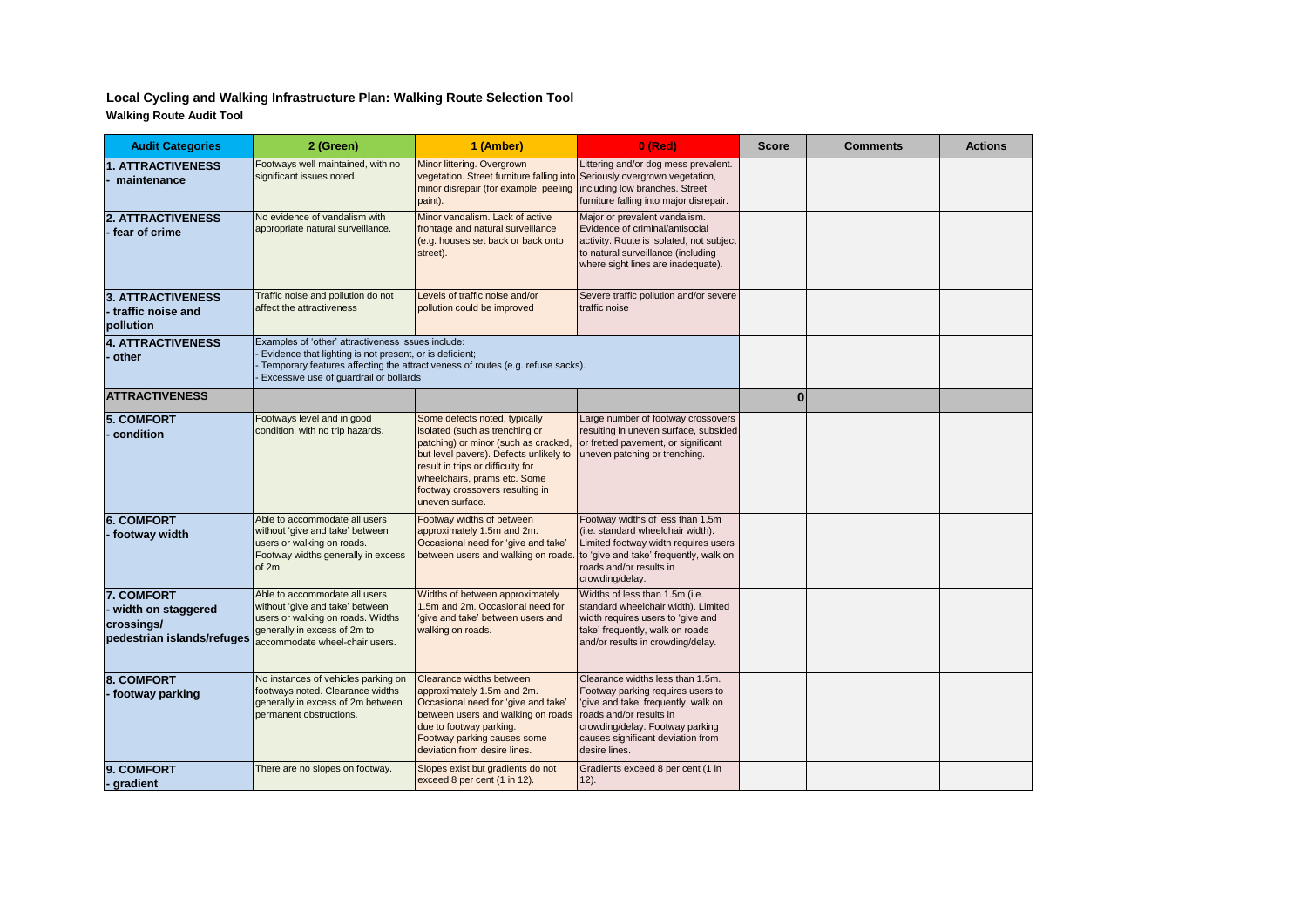| <b>10.COMFORT</b>             | Examples of 'other' comfort issues include:                                                                      |                                                                                  |                                                                                  |          |  |  |
|-------------------------------|------------------------------------------------------------------------------------------------------------------|----------------------------------------------------------------------------------|----------------------------------------------------------------------------------|----------|--|--|
| other                         | Temporary obstructions restricting clearance width for pedestrians (e.g. driveway gates opened into footway);    |                                                                                  |                                                                                  |          |  |  |
|                               | Barriers/gates restricting access; and                                                                           |                                                                                  |                                                                                  |          |  |  |
|                               | Bus shelters restricting clearance width.                                                                        | Poorly drained footways resulting in noticeable ponding issues/slippery surfaces |                                                                                  |          |  |  |
|                               |                                                                                                                  |                                                                                  |                                                                                  |          |  |  |
| <b>COMFORT</b>                |                                                                                                                  |                                                                                  |                                                                                  | $\bf{0}$ |  |  |
| <b>11.DIRECTNESS</b>          | Footways are provided to cater for                                                                               | Footway provision could be                                                       | Footways are not provided to cater                                               |          |  |  |
| footway provision             | pedestrian desire lines (e.g. adjacent<br>to road).                                                              | improved to better cater for<br>pedestrian desire lines.                         | for pedestrian desire lines.                                                     |          |  |  |
| <b>12.DIRECTNESS</b>          | Crossings follow desire lines.                                                                                   | Crossings partially diverting                                                    | Crossings deviate significantly from                                             |          |  |  |
| Iocation of crossings in      |                                                                                                                  | pedestrians away from desire lines.                                              | desire lines.                                                                    |          |  |  |
| relation to desire lines      |                                                                                                                  |                                                                                  |                                                                                  |          |  |  |
| <b>13.DIRECTNESS</b>          | Crossing of road easy, direct, and                                                                               | Crossing of road direct, but                                                     | Crossing of road associated indirect,                                            |          |  |  |
| gaps in traffic (where no     | comfortable and without delay (< 5s<br>average).                                                                 | associated with some delay (up to<br>15s average).                               | or associated with significant delay<br>(>15s average).                          |          |  |  |
| controlled crossings          |                                                                                                                  |                                                                                  |                                                                                  |          |  |  |
| present or if likely to cross |                                                                                                                  |                                                                                  |                                                                                  |          |  |  |
| outside of controlled         |                                                                                                                  |                                                                                  |                                                                                  |          |  |  |
| crossing)                     |                                                                                                                  |                                                                                  |                                                                                  |          |  |  |
| <b>14.DIRECTNESS</b>          | Crossings are single phase<br>pelican/puffin or zebra crossings.                                                 | Crossings are staggered but do not<br>add significantly to journey time.         | Staggered crossings add significantly<br>to journey time. Likely to wait >10s in |          |  |  |
| impact of controlled          |                                                                                                                  | Unlikely to wait >5s in pedestrian                                               | pedestrian island.                                                               |          |  |  |
| crossings on journey time     |                                                                                                                  | island.                                                                          |                                                                                  |          |  |  |
| <b>15. DIRECTNESS</b>         | Green man time is of sufficient length Pedestrians would benefit from                                            |                                                                                  | Green man time would not give                                                    |          |  |  |
| green man time                | to cross comfortably.                                                                                            | extended green man time but current                                              | vulnerable users sufficient time to                                              |          |  |  |
|                               |                                                                                                                  | time unlikely to deter users.                                                    | cross comfortably.                                                               |          |  |  |
|                               |                                                                                                                  |                                                                                  |                                                                                  |          |  |  |
| <b>16.DIRECTNESS</b>          | Examples of 'other' directness issues include:                                                                   |                                                                                  |                                                                                  |          |  |  |
| other                         | Routes to/from bus stops not accommodated;                                                                       |                                                                                  |                                                                                  |          |  |  |
|                               | Steps restricting access for all users;<br>Confusing layout for pedestrians creating severance issues for users. |                                                                                  |                                                                                  |          |  |  |
|                               |                                                                                                                  |                                                                                  |                                                                                  |          |  |  |
| <b>DIRECTNESS</b>             |                                                                                                                  |                                                                                  |                                                                                  | $\bf{0}$ |  |  |
| 17.SAFETY                     | Traffic volume low, or pedestrians                                                                               | Traffic volume moderate and                                                      | High traffic volume, with pedestrians                                            |          |  |  |
| traffic volume                | can keep distance from moderate<br>traffic volumes.                                                              | pedestrians in close proximity.                                                  | unable to keep their distance from<br>traffic.                                   |          |  |  |
|                               | Traffic speeds low, or pedestrians                                                                               | Traffic speeds moderate and                                                      | High traffic speeds, with pedestrians                                            |          |  |  |
| <b>18.SAFETY</b>              | can keep distance from moderate                                                                                  | pedestrians in close proximity.                                                  | unable to keep their distance from                                               |          |  |  |
| traffic speed                 | traffic speeds.                                                                                                  |                                                                                  | traffic.                                                                         |          |  |  |
| 19.SAFETY                     | Good visibility for all users.                                                                                   | Visibility could be somewhat                                                     | Poor visibility, likely to result in                                             |          |  |  |
| visibility                    |                                                                                                                  | improved but unlikely to result in<br>collisions.                                | collisions.                                                                      |          |  |  |
| <b>SAFETY</b>                 |                                                                                                                  |                                                                                  |                                                                                  | $\bf{0}$ |  |  |
| <b>20. COHERENCE</b>          | Adequate dropped kerb and tactile                                                                                | Dropped kerbs and tactile paving                                                 | Dropped kerbs and tactile paving                                                 |          |  |  |
| dropped kerbs and tactile     | paving provision.                                                                                                | provided, albeit not to current                                                  | absent or incorrect.                                                             |          |  |  |
| paving                        |                                                                                                                  | standards.                                                                       |                                                                                  |          |  |  |
| <b>COHERENCE</b>              |                                                                                                                  |                                                                                  |                                                                                  | $\bf{0}$ |  |  |
|                               |                                                                                                                  |                                                                                  | <b>Total Score</b>                                                               | 0        |  |  |
|                               |                                                                                                                  |                                                                                  |                                                                                  |          |  |  |
|                               |                                                                                                                  |                                                                                  |                                                                                  |          |  |  |